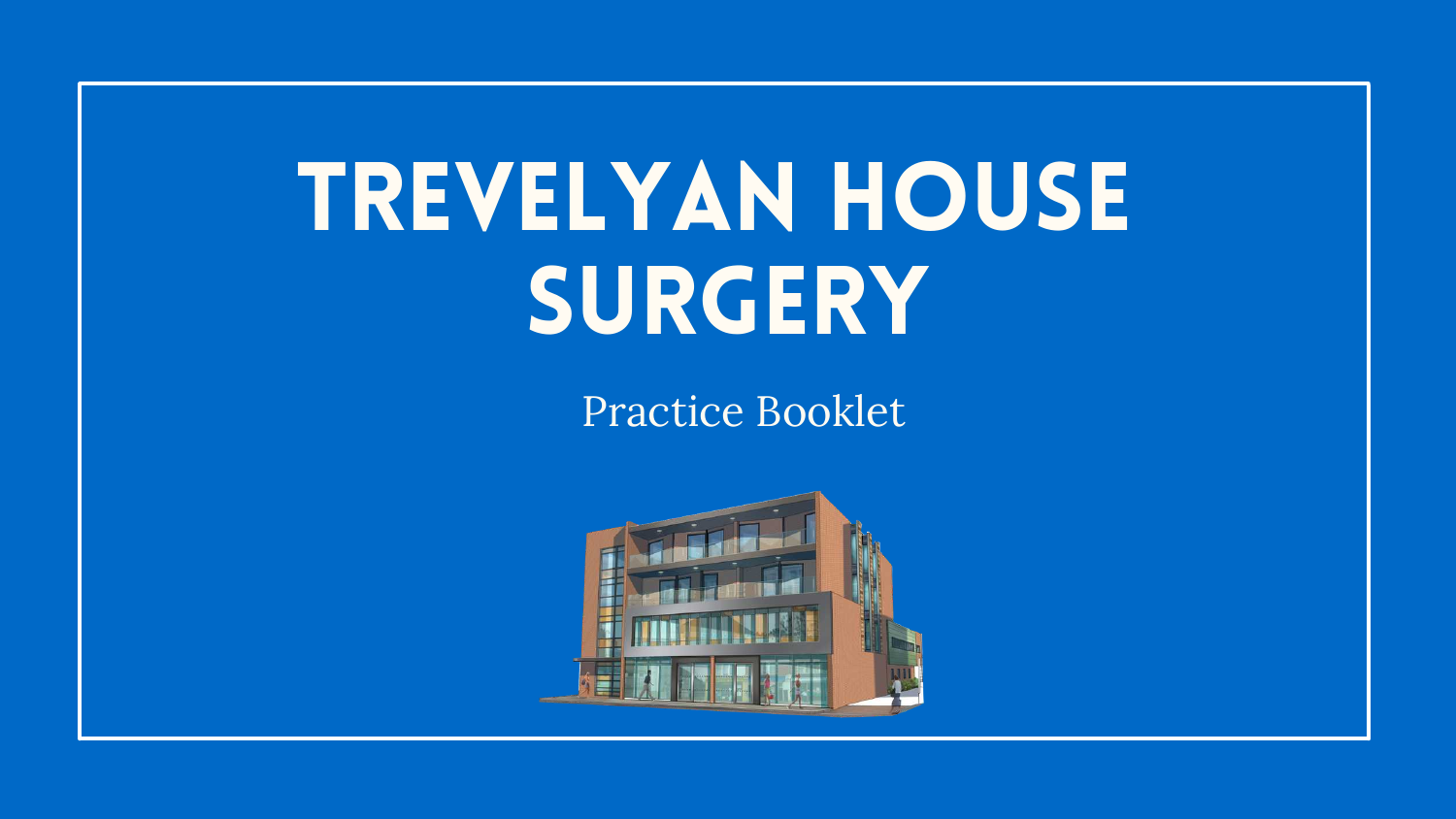## Welcome to Trevelyan House Surgery

Trevelyan House opened in September 2013 after the merger of Trevelyan Road Surgery (run by Grafton Medical Partners) and Waterfall House Surgery. We are part of Grafton Primary Care Network. Our senior partner is Dr Penelope Smith.

This booklet is designed to help you stay informed about the services we offer as well as answer any questions you may have surrounding your care.

> For more advice and useful links please visit our website www.trevelyanhousesurgery.nhs.uk

### **Our Mission Statement:**

We will welcome and treat you with dignity and respect. We will make every possible effort to address your needs. We will help you to be responsible for your own health. We will ensure you are an equal partner in health care decisions which affect you and your family. We will help you feel part of a health community.



Inspected and rated Good

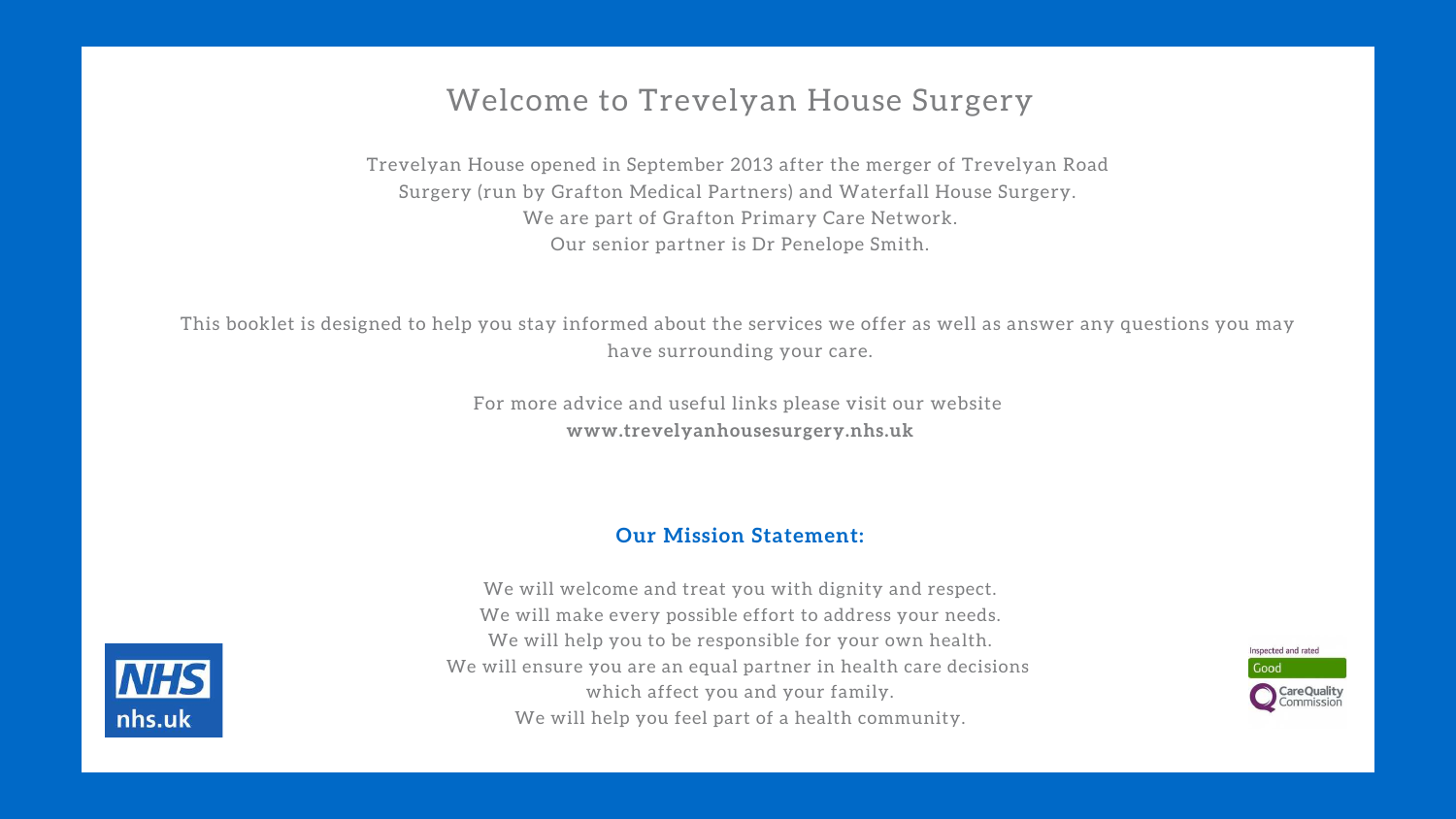### **Opening Hours**

Monday - Thursday 08.00-20.00 Friday 08.00-18.30 Saturday 09.00-13.00

When the surgery is closed please dial NHS 111 for health advice

### Call Us 020 3883 5700

To cancel an appointment call 0203 883 5700 and select option 1 using our automated service

### Website

www.trevelyanhousesurgery.nhs.uk

### Email

waccg.trevelyanhousesurgery@nhs.uk

### Instagram @graftonmedicalpartners



160 Tooting High Street Tooting, London SW17 ORT

We are a training practice and we teach medical Trevelyan House Surgery is a 5 minute walk from Tooting students, nurses and doctors. Our attached F2 and Broadway station which is on the Northern Line. registrar doctors are fully qualified but working There are a number of buses that conveniently stop with us under supervision to gain experience of outside the surgery. There is no patient parking on site. There are plenty of general practice.

parking meters on adjacent side roads.

### **Our Catchment Area**

Our website offers an interactive map to check if an address falls within this area. In some circumstances, we accept patients who do not reside in the catchment area (e.g. those working locally). This is known as Out of Area registration. This is discretionary, decided by our GPs depending on your medical needs. Such registration means we do not provide home visits and services such as district nurses will be difficult to arrange.

Registered patients moving out of area often request to stay registered with us. This is, again, discretionary and all requests are decided by our GPs based on medical need.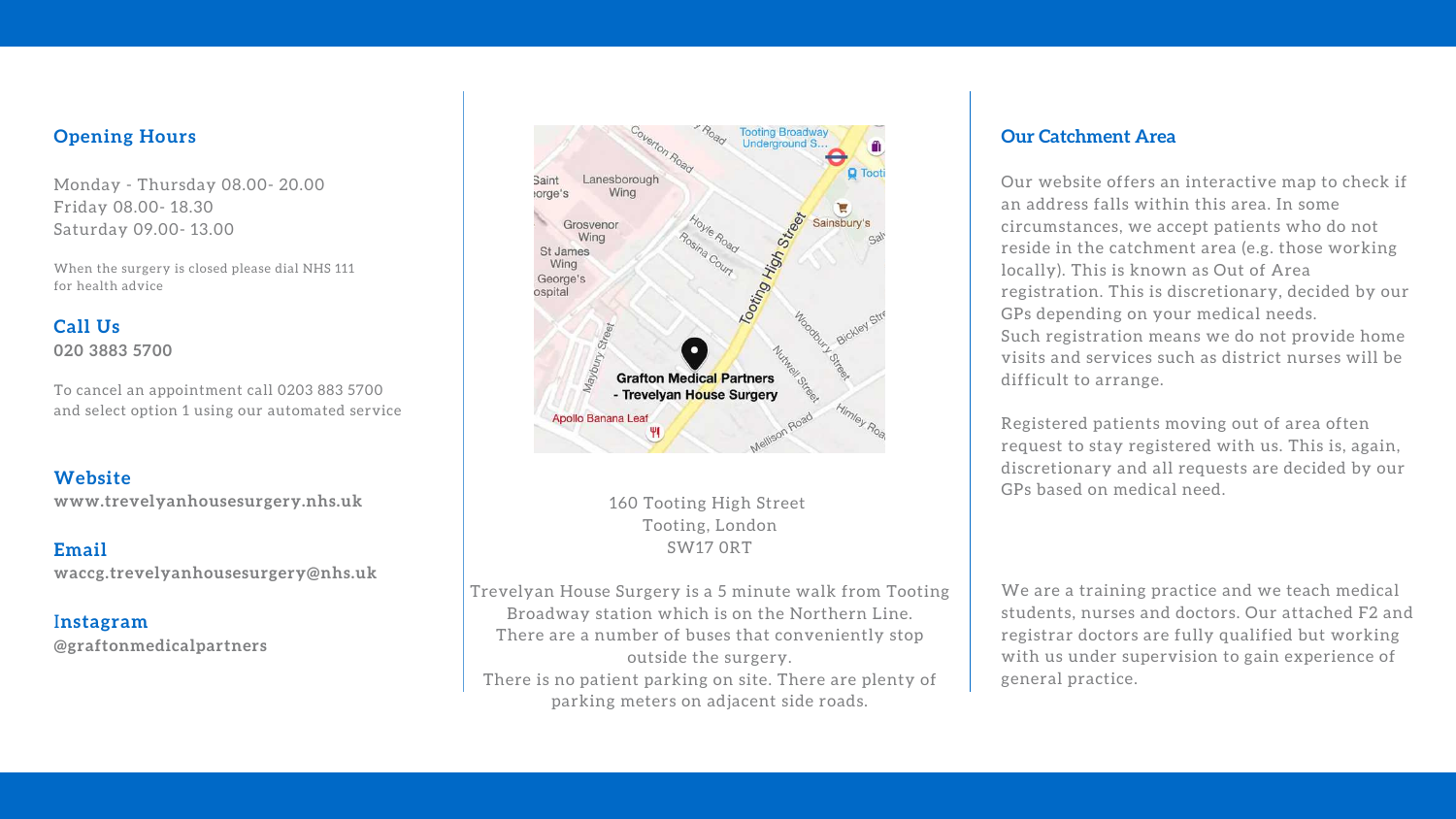### **The Team**

Each member of our team is are committed to providing high quality primary health care to all patients.

### **Doctors**

Dr Penelope Smith - Senior Partner MRCGP Dr Azhar Ala MRCGP Dr Alain Popov MRCGP Dr Mersedeh Abiri MRCGP Dr Roushan Ara MRCGP Dr Neil Bhadresha MRCGP Dr Melloney Johns MRCGP Dr Sophia Khan MRCGP Dr Katie Jackson MRCGP Dr Ali Alidina MRCGP Dr Vidath Premaratne MRCGP Dr Shafaat Bari MRCGP Dr Kumaran Prabu MRCGP Dr Anisha Kutty MRCGP Dr Louise Lau MRCGP Dr Stefan Momcilovic MRCGP

### **Nurse Practitioners**

Alexandra Redpath - Nurse Practitioner RGN RSCN PGCE Sally Routledge - Nurse Practitioner Liza Coghill - Nurse Practitioner

Trevelyan House is run by Grafton Medical Partners. The partners are Dr Penelope Smith (senior partner), Dr Judith Roberts, Dr Simon Rohde, Dr Azhar Ala, Dr Bernadette Veiras,

### **Nursing Staff**

Beverley Kettle - Nurse Manager Laura Pablos-Martin - Practice Nurse Sarah Macquire - Practice Nurse Helen Prendergast - Practice Nurse Carys Walters - Practice Nurse Felicia Mensah - Practice Nurse Jo Ashby - Health Care Assistant Carol Burton - Health Care Assistant Keron McDermott - Phlebotomist Altina Mucoj - Phlebotomist Jolanta Misztal - Healthcare Assistant

**Paramedics** Miss Jenny Clout Mr Kevin Drury

### **In-House Pharmacists**

James Hammell MRPharmS(Hons) (IPresc) Sandra Henien MRPharmS Maeve Mckenny MPharm Saarah Gaffar MPharm

### **Social Prescriber**

Wioletta Tomialojc

### **Counsellors**

Ms Verenia Rajaloo (Humanistic and CBT Psychotherapist) Mr Ali Zarbafi (D An Psych, Jungian Analyst, Psychotherapist and Clinical Supervisor)

### **Administration and Reception**

Maisa Child - Operations Manager Dipan Vadgama - Practice Performance/ Business Manager Jemma Hall - Administrator (Insurance Reports) Ayisha Ahmed - Reception Manager **Wendy Drakes - Secretary** Melanie Da Silva-Care Coordinator Mariam Gharda-Care Coordinator Lucia Tiana - Care Coordinator

Our administration team processes forms, registrations, referrals, results and many other general queries. Jemma processes requests for insurance reports and can be contacted on 020 3883 5713. If you are unable to reach Jemma, please leave a message and a member of the team will call you back as soon as possible.

Should you have any queries regarding these matters, please speak to them or reach out via email waccg.trevelyanhousesurgery@nhs.uk

Our receptionists are here to help you.

They are trained to do a difficult job well. If you are kept waiting or seem to be asked one or two irritating questions, remember that they are only carrying out our policy which is aimed at helping the practice to run smoothly. They have to judge the urgency of requests, so please try to give the information they require. They have been asked to do this and are bound by the same rules of confidentiality as doctors and nurses.

Wendy Drakes (w.drakes@nhs.net) is our secretary and is responsible for arranging letters and referrals and plays a key role in the Electronic referrals system (eRS).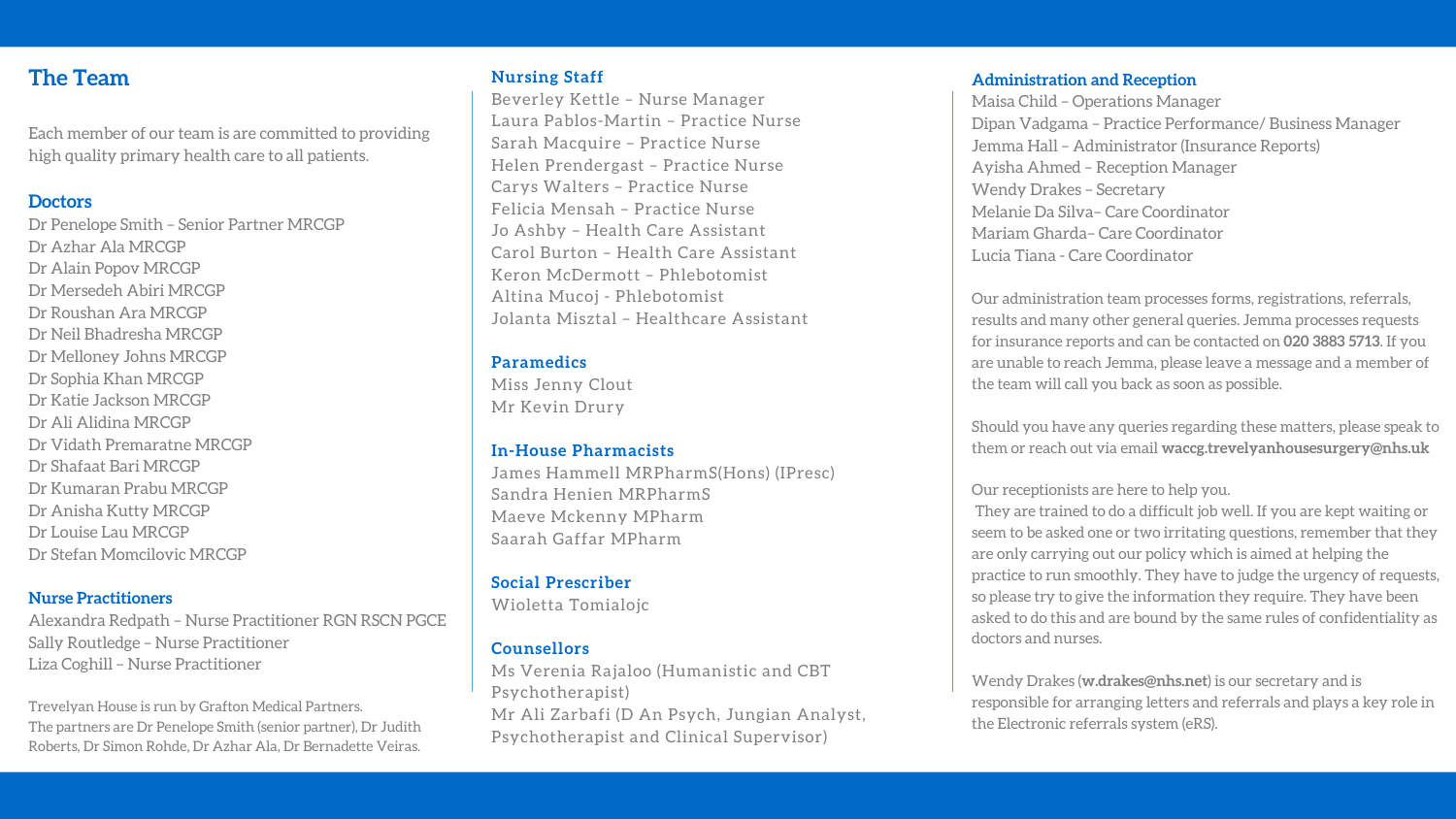### Appointments

Surgeries are held throughout the day from 8:00am to 8pm. Monday to Thursday and 8:00am to 6:30pm on Fridays. Saturday morning surgeries are held from 9:00am to 1pm.

Appointments can be made online, by telephone, or in person at the surgery.

It is helpful with urgent problems if you can give the receptionist some information about the nature of the problem, although this does not affect your right to confidentiality.

If an appointment is made and for some reason is no longer required, we do ask that you phone to cancel the appointment as soon as possible. You can easily cancel an appointment online or by telephoning our cancellation Line on: 020 3883 5729 or 020 3883 5700 and keying option 1. This will enable the appointment to be used for another patient.

Appointments are booked at the NHS standard rate, which is 10 minutes per appointment. Longer appointments can be given at the doctor's discretion.

At your appointment the doctor will give you as long as is necessary to deal with your problem safely, but if you have multiple problems to discuss, he or she may ask you to book another appointment.

Please ensure that you arrive on time for your appointment, as if you are even a little late it will delay every other patient after you.



### **Telephone Consultations**

It is possible to book a telephone consultation with your doctor or nurse. This allows you to discuss a problem or results which may not need a face to face consultation and can save you having to take time off work. If you have a problem that is likely to need an examination - for instance a new lump, then a telephone consultation may not be appropriate. We also use video consultations in some situations.

### **Text Reminders**

We are able to send you a text message to remind you of your appointment if we have an up to date mobile telephone number.

We may need to contact you.

It is imperative that we have up-to-date contact information for you.

Please let us know if any of your details change.

### **Automated Booking\***

Our automated appointment booking system allows patients to book, amend and cancel appointments during and outside our usual operating hours.

To access it, call us as usual on 020 3883 5700 and key Option 1 on the menu.

You will be prompted for your date of birth (which the system will use, along with the phone number you are calling from, to identify you). Key Option 1 again from the resulting menu and appointments available via this method over the next five days will be offered to you. Currently only GP appointments are on offer via automated booking. We aim to include a variety of other appointment types, including blood tests and smears, in the near future.

If you have any problems accessing automated booking, please contact the practice with your name, the telephone number you called from and the time at which you made the call; the system has a comprehensive monitoring and reporting facility and we will be able to investigate any issues which may arise promptly.

### **Online Booking \***

Trevelyan House offers online appointment booking and allows for the online submission of prescription requests via Patient Access. To register for the Patient Access facility, please complete our online registration form. The form can be found on our website. Alternatively please ask a member of reception should you need more information.

\*Please note the automated and online booking facility has been significantly reduced due to COVID restrictions We hope this will fully resume shortly.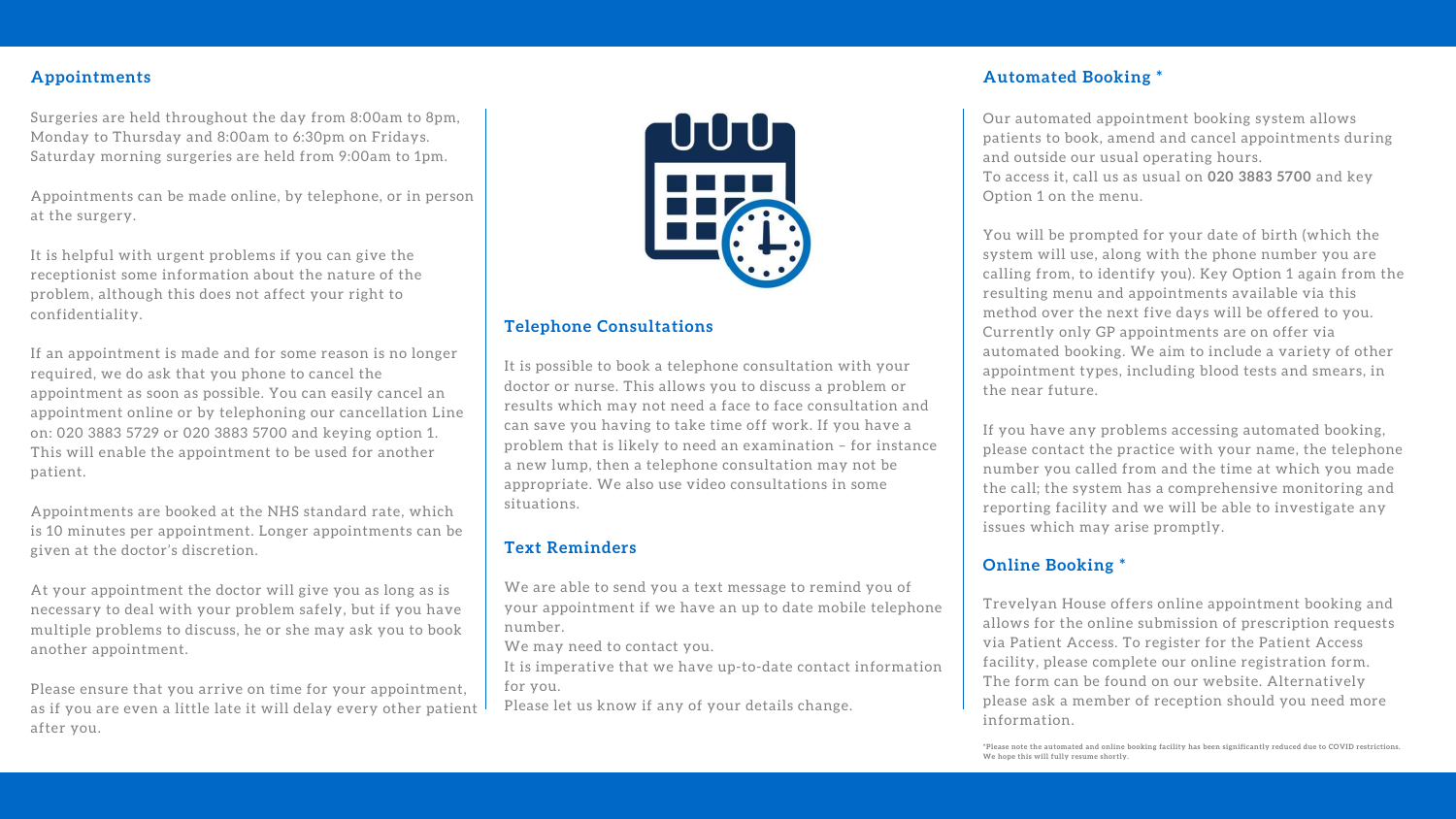### **Home Visits**

Please do not ask the doctor to visit unless the patient is genuinely too ill to come to the surgery.

Remember the doctor can see four to five patients in surgery during the time it takes to do one home visit, and it is at the doctor's discretion as to whether a home visit is necessary. Please give the receptionist brief details of your illness so the doctor can assess the order of priority of visits. If possible try to ring before 10am if you need a visit.

### **Out of Hours**

Wandsworth's Out of Hours service does not offer walk-in appointments.

Access to the service is, instead, via the national NHS 111 call line.

Calls to NHS 111 are free from mobile phones and landlines and the service can be accessed 24 hours a day, 365 days a year by dialling 1-1-1.

The team will assess your condition with a telephone consultation and, if it is clinically appropriate, they will refer your case to the out-of-hours service. This will result in either a face-to-face appointment to attend a primary care centre to see a doctor, or a home visit from one our doctors.

### **COVID Vaccinations**

Trevelyan House Surgery is proud to be the Primary Care Network local vaccination site for the COVID 19 vaccine. Clinics are arranged around the availability of the vaccine. Details are regularly updated on our website.



### **The Nursing Team**

Our Nurse Practitioners offer appointments booked on the day for a range of minor illnesses, e.g. urinary and chest infections, sore throats. They are able to prescribe medication. Please consider booking an appointment with them rather than the doctor.

Our Practice Nurses can be seen by appointment for numerous services including: clinics to monitor diabetes, asthma and blood pressure, family planning advice and repeat pill prescriptions, cervical smears, travel advice and immunisations.

Our Health Care Assistants provide NHS Health Checks and New Patient Checks as well as dressings and removal of stitches and ear syringing.

We offer phlebotomy (blood taking) services.

You may be asked the reason for booking an appointment with the nurse. This is so that you can see the most appropriate person and the correct length of time can be allocated to you.

### **Social Prescribing**

The social prescribing service supports you to take control of your own health, make positive lifestyles changes and decide what you would like to do to feel healthier.

The service is here to listen to you and connect you with opportunities in the community that might help you to feel better. This could include supporting you with things like managing your stress, loneliness, finding social groups, learning new skills, physical activity or getting information on employment, benefits, housing and legal advice.

The social prescriber attached to our surgery is Wioletta Tomialojc.

If you are 18 or over, you can ask your clinician to refer you to this service.

### **First Contact Practitioners (Physiotherapy)**

First contact practitioners should be the first contact for those with back, neck, joint pain and sports injuries. They are able to order investigations and make referrals. This service is provided on site by Surrey Physio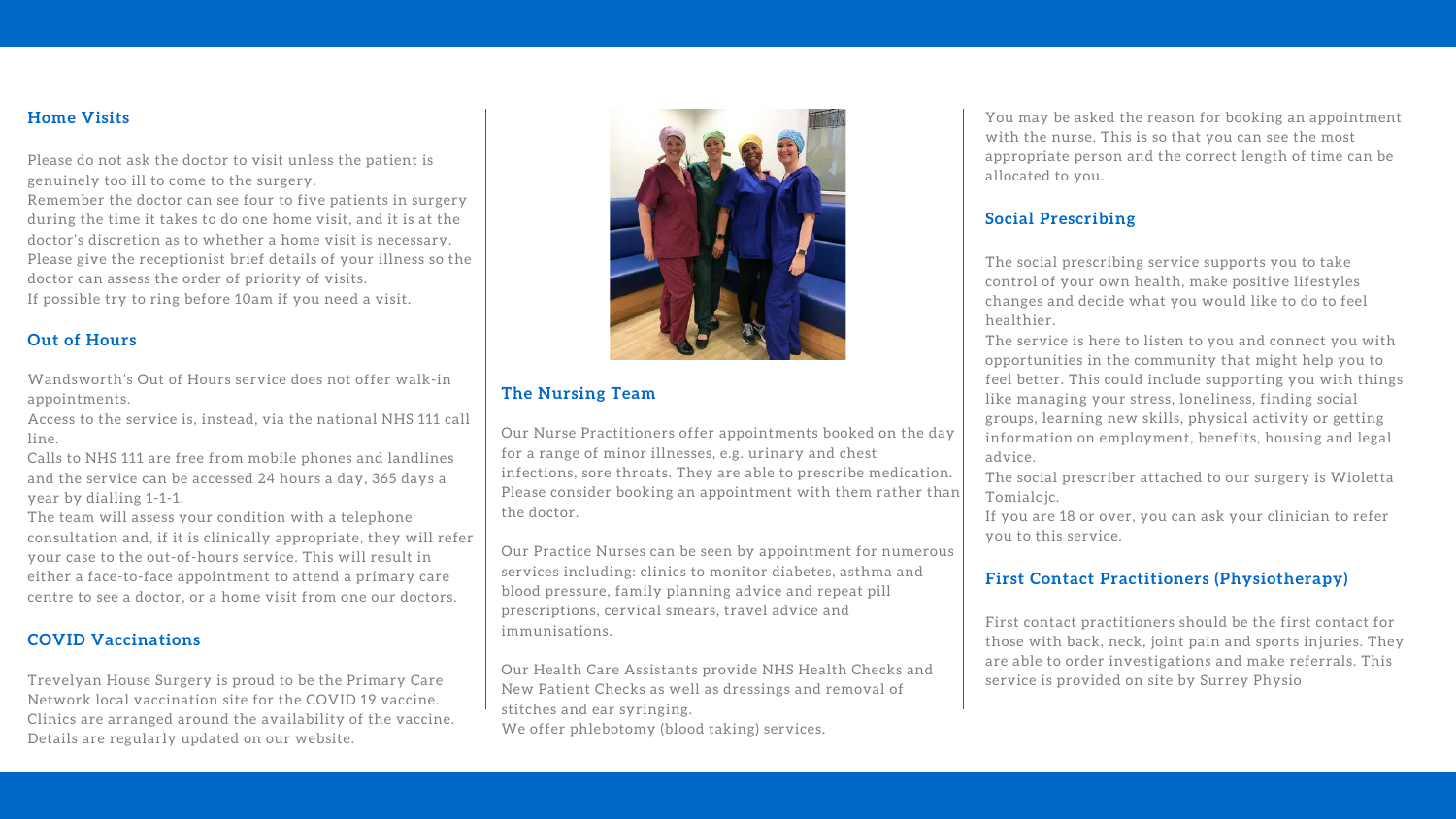

### **Antenatal Clinics**

The practice runs a "shared care" system. This way you will see your own doctor but go to the hospital of your choice for booking, scans and special tests. The clinics are run with a community midwife and health visitor so continuity of care is guaranteed for both you and your baby during and after your pregnancy.

The majority of our patients choose to have their babies at St George's Hospital. You are encouraged to discuss your choice of birth and hospital with your GP.

It is now possible to self-refer for antenatal care at St George's Hospital using the self-referral form on their website (www.stgeorges.nhs.uk/pregnancy-referral-form) or by calling 020 8725 1710.

### **Health Visitor and Baby Clinics**

Trevelyan House Surgery holds a weekly baby clinic routinely run by Wandsworth Health Visitors. For advice on current services and available clinics please contact them directly on 020 812 5654. We also recommend downloading our 'New Parent's Guide' which can be found on our website.

### **The Pharmacy Team**

Our Clinical Pharmacists are experienced to help manage a range of minor ailments such as cuts, sprains, aches, colds, headaches, rashes, and cystitis plus manage chronic conditions including diabetes, asthma, COPD, and blood pressure.

They also provide comprehensive medication reviews to help patients get the most out of their medication, general lifestyle and dietary advice, and answer any medication related questions.

To book an appointment with the pharmacy team, please speak to reception.

### **Repeat Prescriptions**

Repeat prescriptions are medications which appear on the right hand side of your prescription and in your online profile which your doctor would like you to continue on a regular basis. Medications not shown here are not repeat prescriptions.

We favour all patients using the Electronic Prescribing Service (EPS). All new patients will be asked to nominate a pharmacy to receive your prescription when it is sent electronically by the surgery. This is safer, more convenient for you and usually quicker.

For more information please visit the NHS Choices website: www.nhs.uk



### How do I request a repeat prescription?

1. Online using Patient Access. You can order using any device and the prescription will sent via EPS to your nominated chemist or you can collect it from the surgery.

2. You can set up a repeat prescription order through your local pharmacist. He or she will order medication for you and let you know when it is ready to pick up at the pharmacy. This is subject to your medication review being in date but your pharmacist will have details of this when he receives your prescription from us.

If you have any queries and would like to speak to the pharmacy team please call 020 3883 5719, if they are away from their desk they will ring or email you back as soon as possible.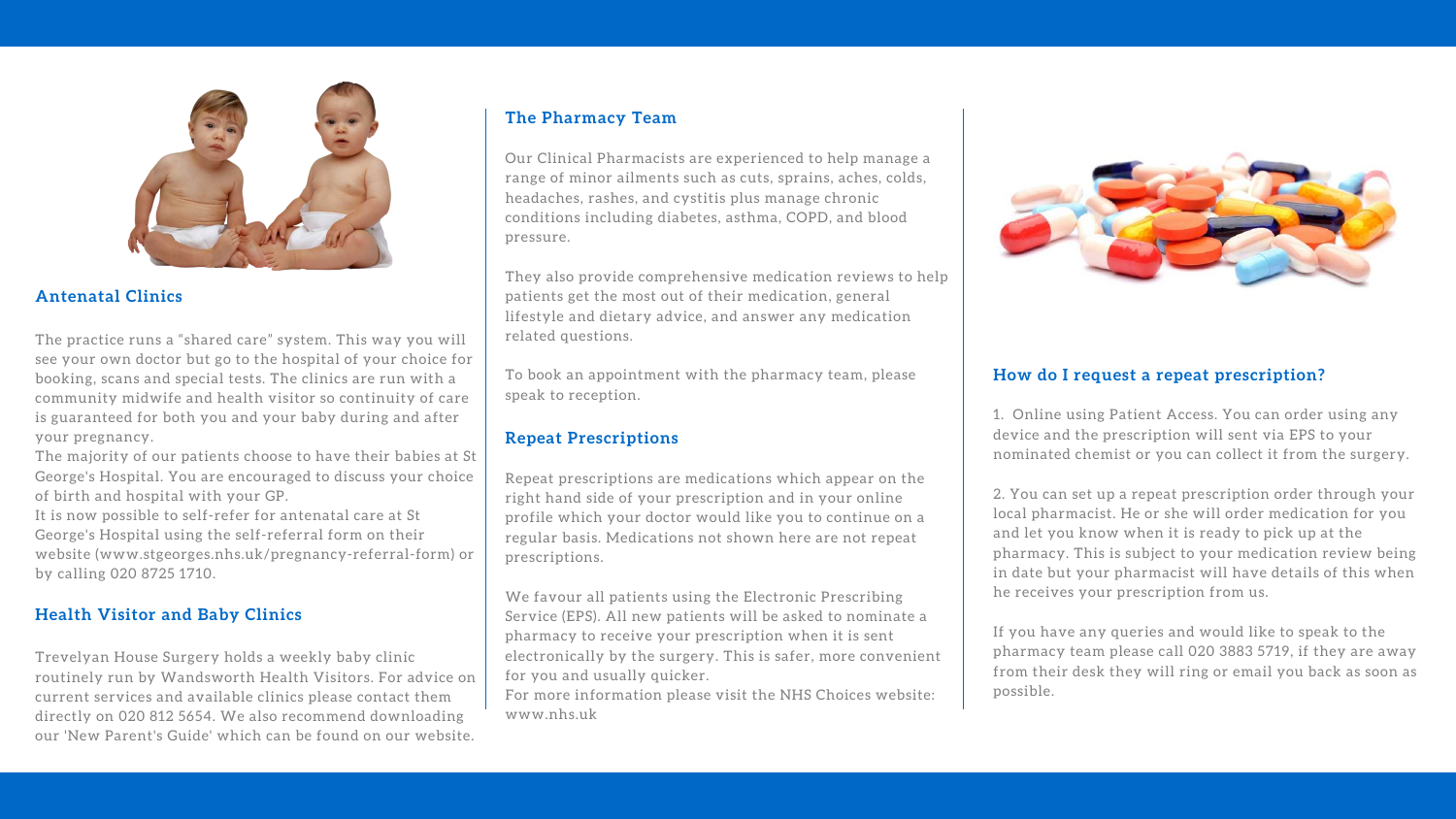### **Sexual Health**

The nearest sexual health clinic is located on the 1st floor of 160 Falcon Road, SW11 2LN (next to Clapham Junction station).

There are also clinics available in Mitcham, Wimbledon and Twickenham.

Sexual health clinics offer testing as well as useful details on STIs (including treatment), contraception and accessing emergency contraception.

Visit shswl.nhs.uk or call 0333 300 2100 to book an appointment or to find opening times of your local clinic. Register online for a free STI home testing kit: www.shl.uk.

### **Family Planning and Smears**

Women seeking family planning can always see a doctor or nurse if they wish but there is also a clinic run by specially trained nurses. These nurses will give advice on birth control, do cervical smears, teach breast examination and also advise on fitting coils, caps, and implants. Please ask at reception for details.

### **Sick/Fit Note**

You do not require a doctor's certificate for any illness lasting six days or less. However some employers insist on a Doctor's note regardless. A Doctors note under these circumstances may involve a charge.

Search 'Sick/ Fit note' on our website to download and fill out our Self Certification Form. If you have been ill for more than 7 days you will need a doctor's certificate, please call the practice on 020 3883 5700.



### **Carers**

If you are a Carer please let us know so we can give you our practice Carer's Pack. You can find a detailed page full of resources as well as register as a carer on our website by searching 'Carers'. For more information, please contact our Health & Social Care coordinator Mariam Gharda or Melanie Da Silva on 0203 883 5700. We encourage you to have an annual health check and flu vaccination. Carers UK is a valuable source of information, visit www.carersuk.org. More local support can be found via Carers Wandsworth, visit www.carerswandsworth.org.uk or call 020 8675 0811.

### **Insurance/ Medical Reports**

Please contact our Insurance Report Coordinator Jemma on 020 3883 5713 to discuss any insurance / medical report requests. If you are unable to reach Jemma, please leave a message and a member of the team will call you back as soon as possible.

### **Referrals**

Our website offers a self-referral option for a number of services (mental health, carers, pregnancy booking, sexual health and help with drugs and alcohol). Please search 'referral' to access this page. You can also track already made referrals.

Our secretary Wendy Drakes can help with any queries about referrals. Contact her directly at w.drakes@nhs.net.

### **Chaperones**

Trevelyan House Surgery is committed to providing a safe, comfortable environment where patients and staff can be confident that best practice is being followed at all times and the safety of everyone is of paramount importance. All patients are entitled to have a chaperone present for any consultation, examination or procedure where they consider one is required. The chaperone may be a family member or friend, but on occasions a formal chaperone may be preferred for example a Practice Nurse or other member of The Practice Team.

The Healthcare Professional may also require a chaperone to be present for certain consultations.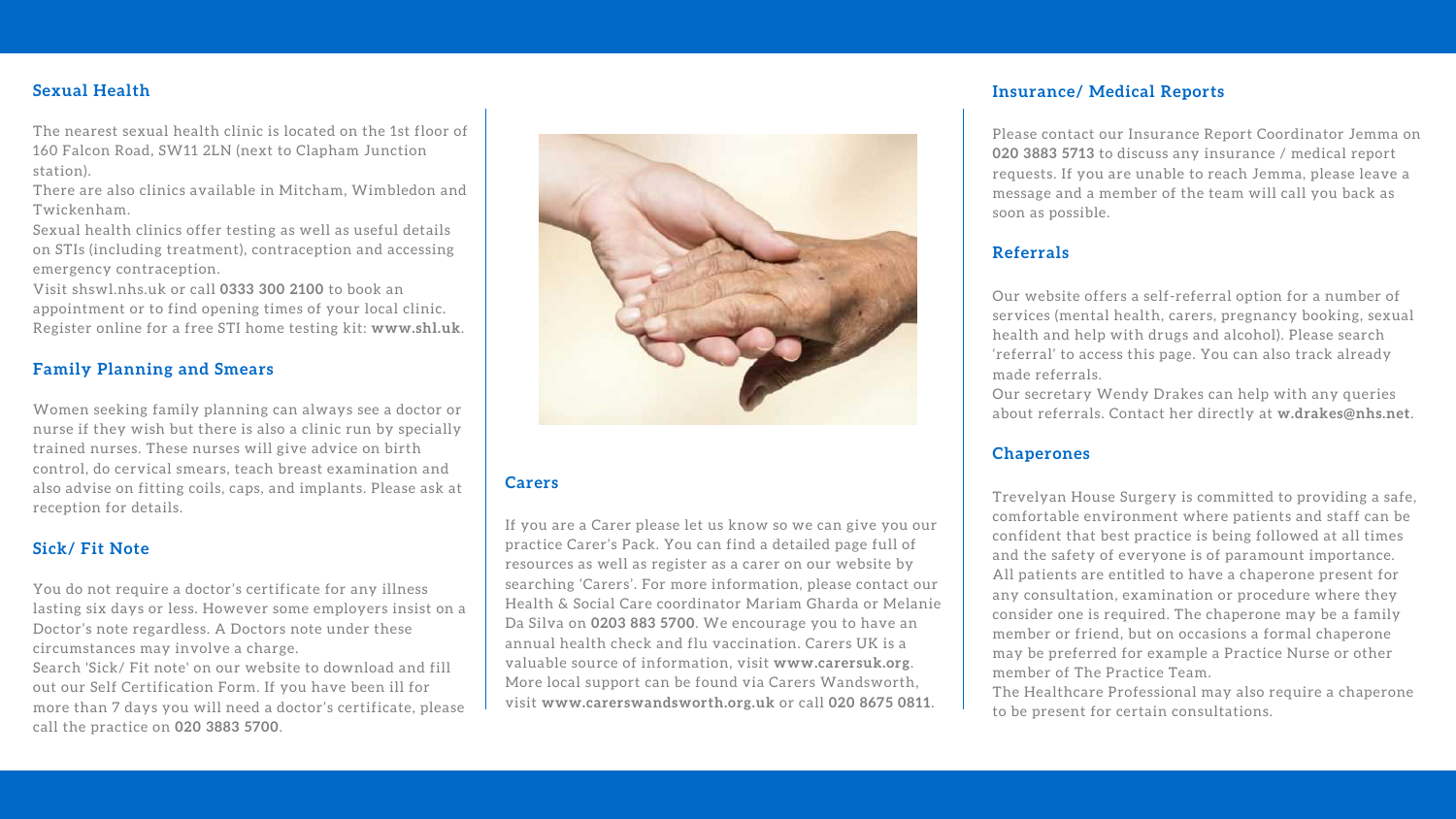### **Health Review and Assessments**

Our website provides a number of health review and selfassessment options that help both you and us monitor your condition. These range from Asthma, Blood Pressure and Contraception reviews to COPD assessments and Health (PHQ-9) and Wellbeing questionnaires. Please visit the Health Review and Assessment Clinic on our website to update the relevant section.

### Low Mood Service (Counselling at the practice)

The Low Mood Service is there for you to discuss your concerns so we can then decide what the best course of action may be. This may involve a change of lifestyle like doing something differently in your life. We may look at some techniques, websites or reading which may be of help or think about counselling services or a group. The other option may be medication depending on how debilitating your feelings may be.

If you would like to meet one of our counsellors to discuss your concerns then please fill in the Low Mood Patient Questionnaire and make an appointment either via the practice or online for an initial meeting. The questionnaire can be found on our website by searching 'Wellbeing Service Questionnaire'.

The completely confidential questionnaire is sent directly to the Senior Counsellor if completed online. Alternatively, it is perfectly acceptable to print it off, fill it in and bring it with you to your first appointment.



There are many fantastic organisations we have worked with for a number of years. Below are just a few we recommend. For a full list of free services available to you please visit the 'Wellbeing Centre' on our website.

The Coral Mental Health Crisis Hub is an alternative place of safety to the Emergency department for patients with primary mental health problems during the COVID-19 pandemic. The service is based at Springfield University Hospital and you can be referred to the hub via the Mental Health Support Line. Call (Referrals) 0800 028 8000 or email CoralCrisisAssessmentHubTeam@swlstg.nhs.uk

Rethink provide expert, accredited advice and information to everyone affected by mental health problems. Telephone: 0300 5000 927 or visit www.rethink.org.

Kooth is a free online counselling and emotional wellbeing support service, helping young people through this difficult time. Kooth is exclusively for people aged 11-22 years living in Wandsworth and does not have a waiting-list, meaning you can get the support you need when you need it. Visit www.kooth.com to join.

Talk Wandsworth (Talking Therapies/IAPT) can help if you are experiencing anxiety or stress, depression, bereavement or loss, sleep difficulties, anger issues, obsessive compulsive disorder, phobias, eating disorders and many other everyday problems. Call 0203 513 6264 or visit www.talkwandsworth.nhs.uk.

Togetherall is an online 24/7 community and anonymous, peer-2-peer platform supporting a range of mental wellbeing issues. It provides self-help programmes, creative outlets and a library of articles to help improve your wellbeing. When you're dealing with everyday distress or major life events, they'll help you get through it. This service is available free of charge if you are a Wandsworth resident. Call 0203 405 6196 or visit www.togetherall.com.

Silver Line is a free phone 24/7 support line for older people suffering with loneliness. Call 0800 4708 090 or visit www.thesilverline.org.uk

The Wandsworth Wellbeing Hub is a free and impartial NHS service which aims to help patients and the public to find organisations and services to support their health and wellbeing needs. Call 020 8812 6700 or visit www.wandsworthccg.nhs.uk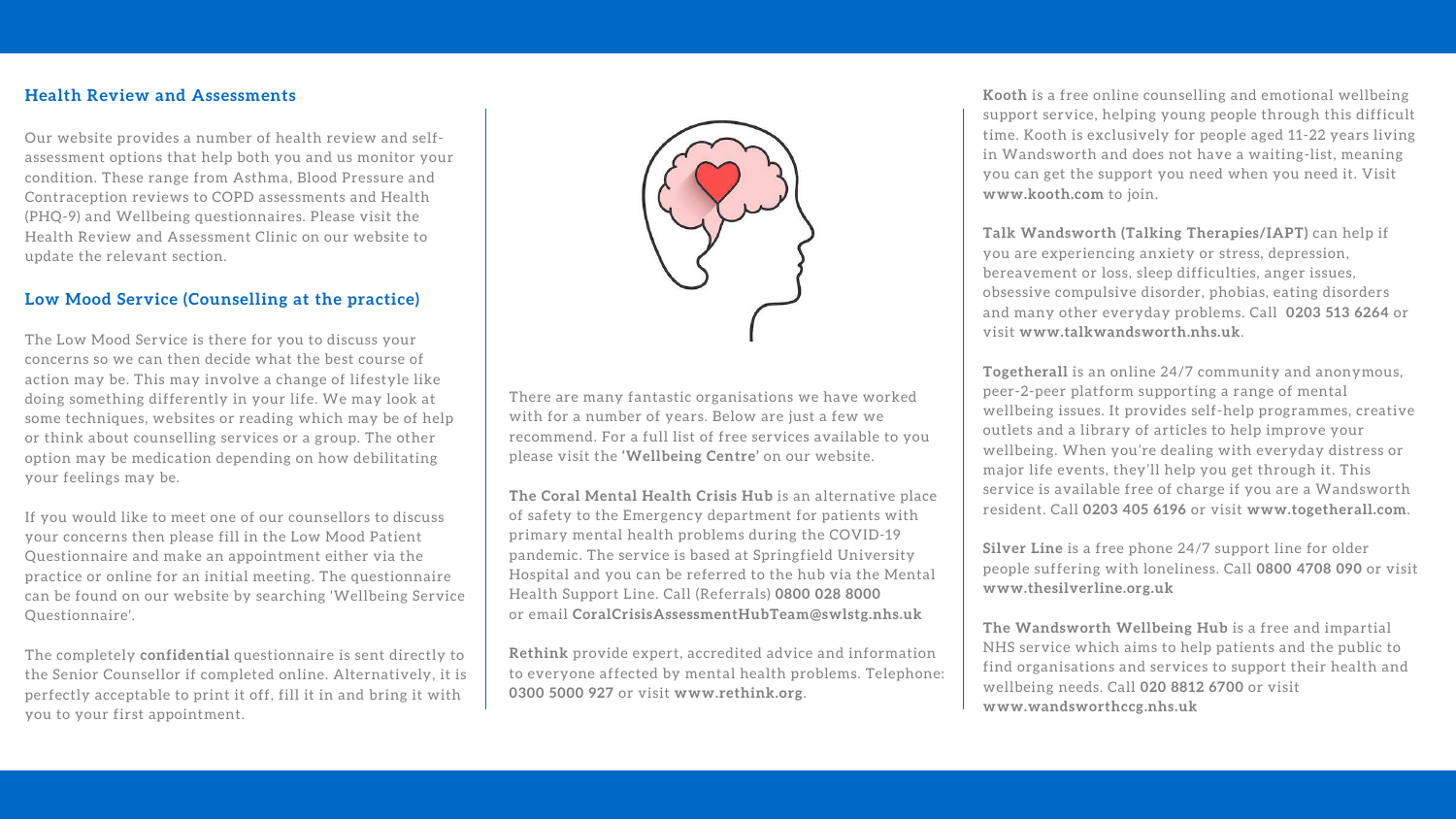### **We Promise**

Not to divulge to your relatives, friends or any other third party, either in writing or verbally, any information about you without your written permission.

Any information means: the results of any investigations (eg blood test, x-rays, pregnancy tests); the nature and severity of any illness you may have or suspect you may have; any other personal information and any information we receive from a non-medical source (eg Social Services, insurance companies).

To allow you access to information we keep on you, provided that this information does not identify or provide information about third parties not directly involved in your care. The law allows us to withhold information about you on the very rare occasions that we might have concerns that such information might cause serious harm to your health.

### We Will

When requested, provide complete information about your medical status to:

Social Services - with your written permission, except in situations where there is serious concern about a child in your care, where information may be passed on for Child Protection purposes. We would always tell you if we were doing this, however.

Other health providers legitimately involved in your care (according to Caldicott criteria).

We will not divulge any information about you without your consent unless ordered to do so by the Courts, or for Child Protection purposes, or in an emergency to protect you, or other people, from death or serious harm.



### **Patient Participation Group**

There is a Patient Participation Group for our group of surgeries in Tooting. We want to make sure that the views of all our patients are heard.

The group meets regularly, and welcomes anyone who would be interested in joining. Our Patient Participation Groups are run by patients, for patients. If you are interested in joining our groups please do let us know by filling in the participation form found on our website. The aim of the group is to:

Benefit all patients by discussing the delivery of health care services in the surgery and in the local NHS Enable all patients to take an active interest in their health through health promotion services and information Provide a channel of communication between medical and support staff based at the surgery and their patients, thus allowing patients to have their voice heard.

### **Complaints Policy**

We recognise that problems may arise with services we provide.

Should you wish to make a complaint about us or our work, we give you the following undertakings:

- We will acknowledge your complaint in writing within three working days and will include details of the practice complaints procedure;
- We will give a reply as soon as possible;
- We will offer you the opportunity to discuss your complaint with our Practice Manager in private;
- If your complaint involves your doctor, we will offer you the opportunity to discuss it with the doctor involved or with our Senior Partner, Dr Penelope Smith.

All complaints are taken seriously and are handled openly and honestly. We will endeavour to conclude matters to the satisfaction of all parties as soon as possible.

You can make a complaint by emailing the Operations Manager on waccg.trevelyanhousesurgery@nhs.net.

### Feedback

We are continually looking to turn out patients' feedback into real improvements in the services we provide. We use it to focus on the things that matter most to our patients, carers and their families. We would like to hear from you if you have a suggestion on how we can do things better to improve our patients' experiences. We'd also like to hear from you if you are pleased with the service you've received. Anonymous posts on public websites give us no opportunity to work with you to resolve any problems. Please visit our website and search 'feedback' to fill out our feedback form.